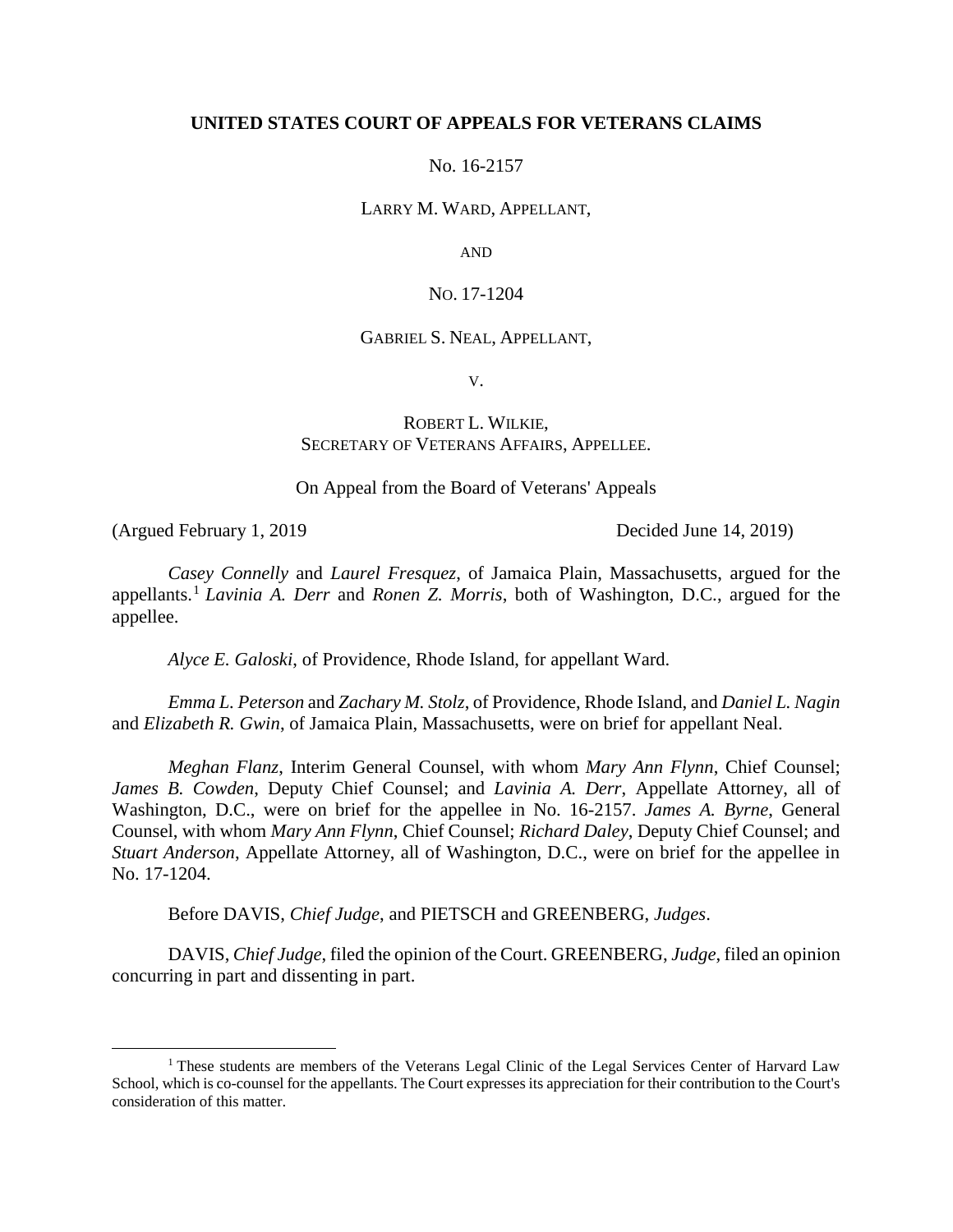DAVIS, *Chief Judge*: Both cases in this consolidated appeal involve the correct legal standard for assessing an increase in disability of a non-service-connected condition "proximately due to or the result of a service-connected disability<sup>"2</sup> in a secondary-service-connection context. The merits issue for panel consideration arises from Board instructions to VA examiners in both cases that "aggravation" of a non-service-connected condition required a "permanent worsening" of that secondary condition.

The Secretary apparently imported this requirement from law pertaining to the presumption of aggravation for conditions preexisting service.<sup>3</sup> The Secretary has incorporated the "permanent" worsening" requirement into the *VA Adjudication Procedures Manual*, effective November 30, 2017.<sup>4</sup> The Court concludes that the Secretary's imposition of the "permanent worsening" standard is an impermissible attempt to add requirements that appear in neither the enabling statute<sup>5</sup> nor in the implementing regulation<sup>6</sup> for secondary service connection. Therefore, the Court will set aside the Board decisions in the appeals of both Mr. Ward and Mr. Neal, and remand their secondaryservice-connection claims for additional development and readjudication under the proper legal standard.

Additionally, there is a motion before the Court to certify a class of "veterans who are or will be subject to the Secretary's unlawful 'permanent worsening' standard for deciding whether a service-connected disability has aggravated a secondary disability."<sup>7</sup> Because this is a precedential opinion, which should have full effect throughout VA, the Court will deny the class certification motion at this time.

### **I. BACKGROUND**

U.S. Navy veteran Larry M. Ward is service connected for femur and knee disabilities resulting from an in-service accident. His knee condition eventuated in a total knee replacement.

<sup>2</sup> 38 C.F.R. § 3.310(b) (2018).

<sup>3</sup> *See* 38 U.S.C. § 1153; 38 C.F.R. § 3.306 (2018).

<sup>4</sup> VA ADJUDICATION PROCEDURES MANUAL (M21-1), pt. III, subpt. iv, ch. 6, § B(5)(a).

<sup>5</sup> *See* 38 U.S.C. § 1110.

<sup>6</sup> *See* 38 C.F.R. § 3.310.

<sup>&</sup>lt;sup>7</sup> Motion for Class Certification at 1.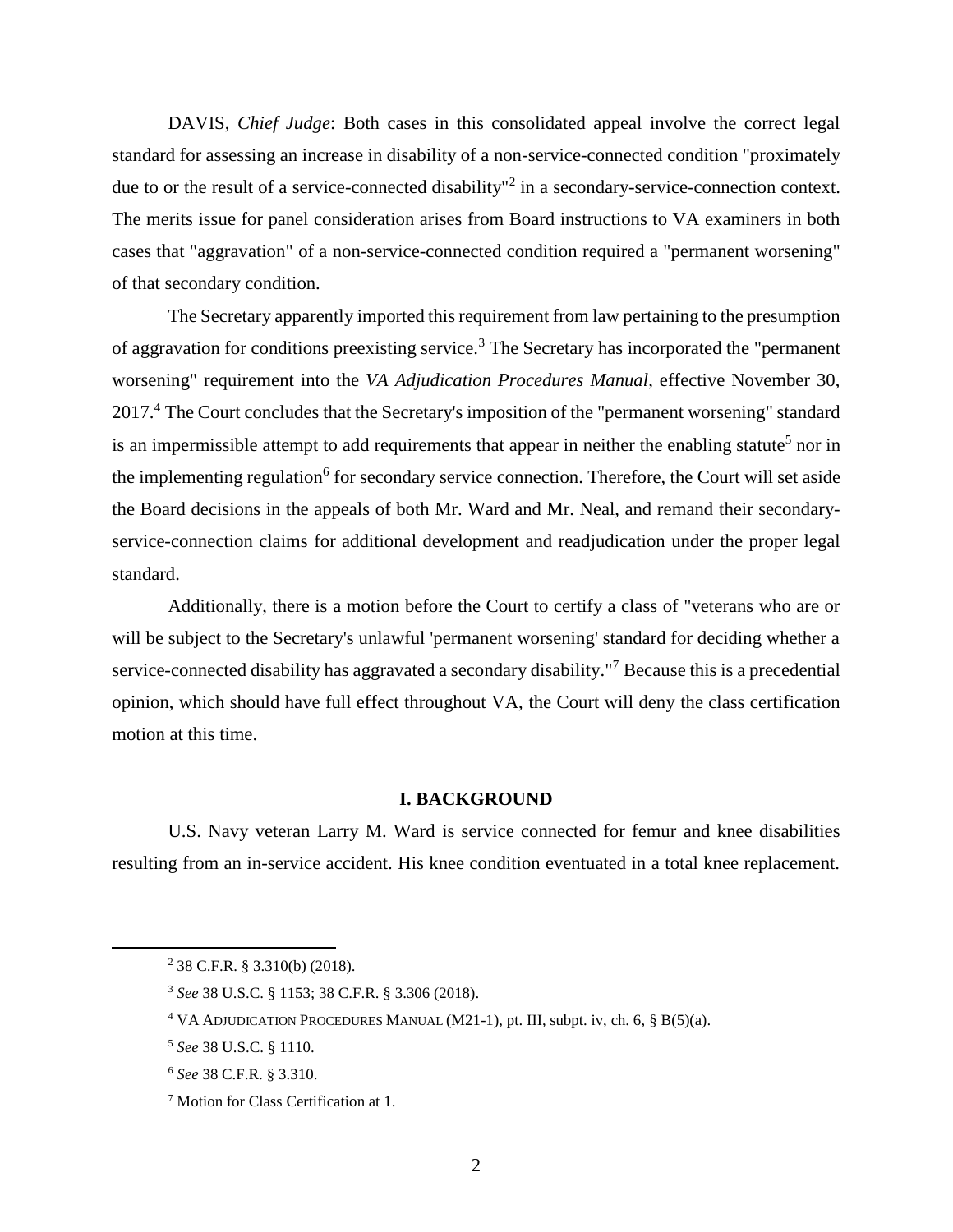He now seeks service connection for a bilateral hip condition that he believes has resulted, at least in part, from stress caused by his service-connected disabilities.

U.S. Army veteran Gabriel S. Neal is service connected for a left knee disability that has resulted in several surgeries, also culminating in a full knee replacement. He now seeks service connection for a low back disability that he believes has resulted from favoring his serviceconnected left knee.<sup>8</sup>

The records in both cases raise an identical issue on appeal. In Mr. Ward's case, a Board remand instructed VA to

[o]btain a VA medical opinion as to whether it is at least as likely as not (50 percent or greater probability) that the [v]eteran's degenerative joint disease of the hips was caused or aggravated (*permanently increased in severity* beyond the natural progress of the disorder) by the service-connected right knee total arthroplasty, left femur fracture residuals and/or right foot nerve damage with loss of motion of the toes with chronic pain.[9]

In Mr. Neal's case the Board asked the examiner: "Is it at least as likely as not (50 percent or greater) that the [v]eteran's right knee disorder and/or low back disorder were aggravated (i.e., *permanently made worse* beyond the natural progression of the disability) by the [v]eteran's service[-]connected left knee disability."<sup>10</sup>

At the core of the merits dispute in this consolidated case is a statement from an en banc decision of this Court in *Allen v. Brown*. <sup>11</sup> While discussing the law of secondary service connection, the *Allen* Court said the following:

(Note: Unless otherwise indicated, the Court will use the terms "aggravation" and "aggravated" as general terms referring to *any increase in disability*. This is to be distinguished from the more specific form of the term "aggravation" as defined in 38 U.S.C. § 1153 . . . and 38 C.F.R. § 3.306(a) (1994), which authorize compensation for an increase in disability resulting from aggravation during service of an injury or disease that existed before service.)<sup>[12]</sup>

<sup>8</sup> Mr. Neal initially sought secondary service connection for a right knee condition as well as the lower back condition. Though the record is unclear on this point, Mr. Neal was apparently awarded service connection for the right knee disability. A VA examination report linked the right knee disability to the left knee disability, and the most recent Board decisions and Supplemental Statements of the Case (SSOCs) list only service connection for the lower back condition as an issue.

<sup>9</sup> Ward Record (R.) at 98 (restatement of examination request in May 2014 VA examination report) (emphasis added); *see also* Ward R. at 1297 (Feb. 2014 Board remand containing identical language).

<sup>10</sup> Neal R. at 2299-2300 (emphasis added).

<sup>11</sup> 7 Vet.App. 439 (1995) (en banc).

 $12$  *Id.* at 445 (emphasis added).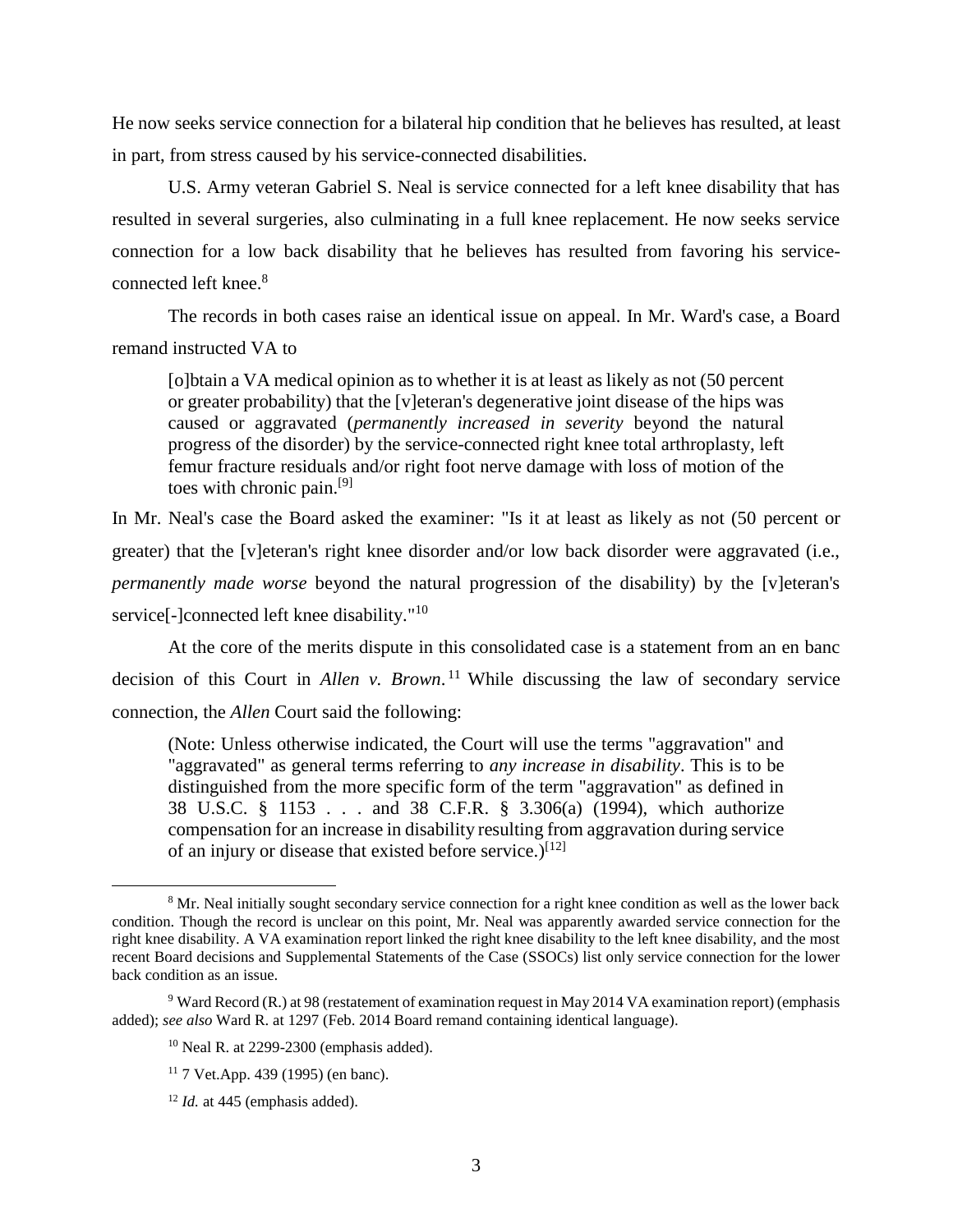On October 24, 2017, before Mr. Ward's and Mr. Neal's cases were consolidated, the Court

issued a supplemental briefing order that read, in relevant part:

1) Do *Donnellan* [*v. Shinseki*, 24 Vet.App. 167 (2010)] and *Davis* [*v. Principi*, 276 F.3d 1341 (Fed. Cir. 2003)] apply to an analysis under § 3.310(b) in view of *Allen*?

2) In *Hunt v. Derwinski*, 1 Vet.App. 292, 296-97 (1991) the Court indicated that 38 U.S.C. § 353, the predecessor statute to section 1153, provided the definition of aggravation for § 3.310, and that this standard required permanent worsening of disability. Is *Hunt* good law on the definition of aggravation for § 3.310 cases in view of *Allen*?

3) How, if at all, should *McClain v. Nicholson*, 21 Vet.App. 319, 321 (2007) (disability is compensable if present at filing or at any time during pendency of claim, even if it resolves thereafter) influence the Court's consideration of whether aggravation under § 3.310(b) requires a permanent increase in disability?<sup>[13]</sup>

Because of timing, the Court has a response to the supplemental briefing questions only on behalf of Mr. Ward. Because he prevails in this matter, however, there is no prejudice in proceeding without related briefing from Mr. Neal.

### **II. PARTIES' ARGUMENTS**

# **A. The appellants argue that the "permanent worsening" standard is inconsistent with the governing statute as construed in** *Allen* **and with the implementing regulation.**

Both Mr. Ward and Mr. Neal argue that the "permanent worsening" standard is contrary to controlling law. They cite *Allen* to the effect that a veteran is entitled to compensation for "*any additional impairment* of earning capacity resulting from a service-connected condition, regardless of whether or not the additional impairment is itself a separate disease or injury caused by the service-connected condition."<sup>14</sup> They also point to § 3.310(b), the implementing regulation, which states that "[*a*]*ny increase in severity* of a non[-]service-connected disease or injury that is

<sup>&</sup>lt;sup>13</sup>*Ward v. Shinseki*, No. 16-2157 (unpublished order at 2), https// efiling. uscourts. cavc. gov/ cmecf/ servlet/ TransportRoom.

<sup>&</sup>lt;sup>14</sup> *Allen*, 7 Vet.App. at 448 (emphasis added).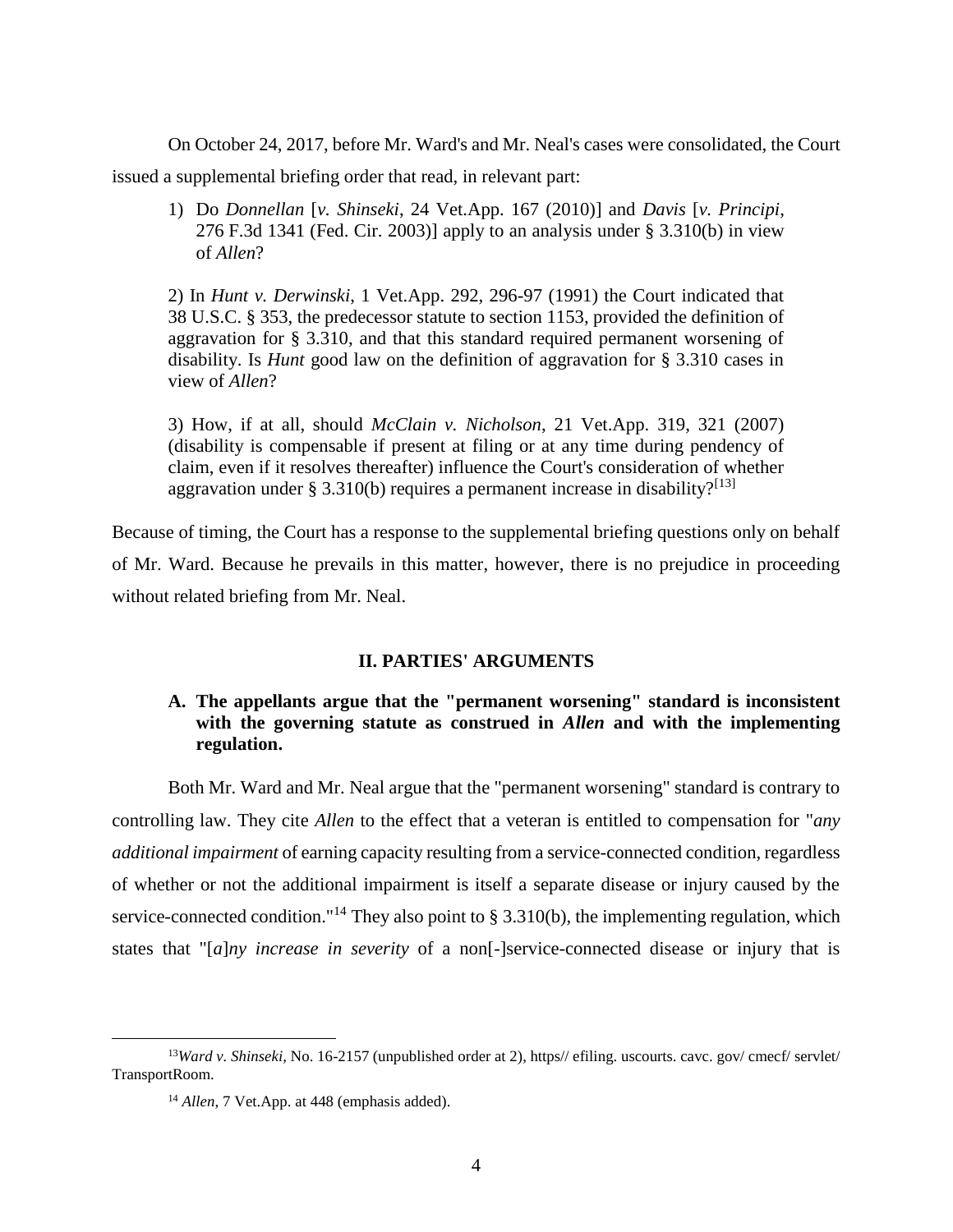proximately due to or the result of a service-connected disease or injury . . . will be service connected."<sup>15</sup>

Mr. Ward distinguishes his case from *Donnellan* and *Davis* on the basis that those cases pertain to service connection for in-service aggravation of a preexisting injury, whereas § 3.310(b) deals with aggravation of a non-service-connected condition by a service-connected disability, which is necessarily a postservice occurrence. Mr. Ward further points out that the statutory authority listed for § 3.310(b) is not section 1153 containing the presumption of aggravation, but instead sections 1110 and 1131, which require compensation for any disability "*resulting from* personal injury suffered . . . in line of duty."<sup>16</sup>

As to the continuing relevance of *Hunt*, Mr. Ward notes that this case preceded both *Allen*  and a 2006 revision of § 3.310(b). *Allen* added the language distinguishing aggravation in a secondary-service-connection context from that employed for purposes of section 353, the predecessor to section 1153. The revision to § 3.130(b) added the language "any increase in severity." Mr. Ward further argues that *Hunt* primarily concerns additional disability required for aggravation of a condition preexisting service, and reiterates his argument that § 3.310(b) derives from a different statute than the presumption of aggravation.

Finally, Mr. Ward argues that the reasoning of *McClain*, <sup>17</sup> which states that a disability is compensable if it is present at filing or during the pendency of the claim, even if it subsequently resolves, should dictate that the increase in disability of a non-service-connected disability under § 3.310 need not be permanent. Essentially, he argues that the "permanent worsening" standard is inconsistent with the Court's staged-ratings practice.

## **B. The Secretary argues from the content of § 3.310(b) that the "permanent worsening" standard is consistent with** *Allen***.**

The Secretary argues that Mr. Ward's argument is based on a "selective and incomplete reading of 38 C.F.R. § 3.310(b)."<sup>18</sup> His argument emphasizes another passage in *Allen*:

[P]ursuant to [section] 1110 and  $\S$  3.310(a), when aggravation of a veteran's nonservice-connected condition is proximately due to or the result of a service-

<sup>15</sup> 38 C.F.R. § 3.310(b) (2018) (emphasis added).

<sup>16</sup> 38 U.S.C. §§ 1110, 1131 (emphasis added).

<sup>17</sup> 21 Vet.App. at 321.

<sup>&</sup>lt;sup>18</sup> Secretary's Response to Supplemental Briefing Order at 2.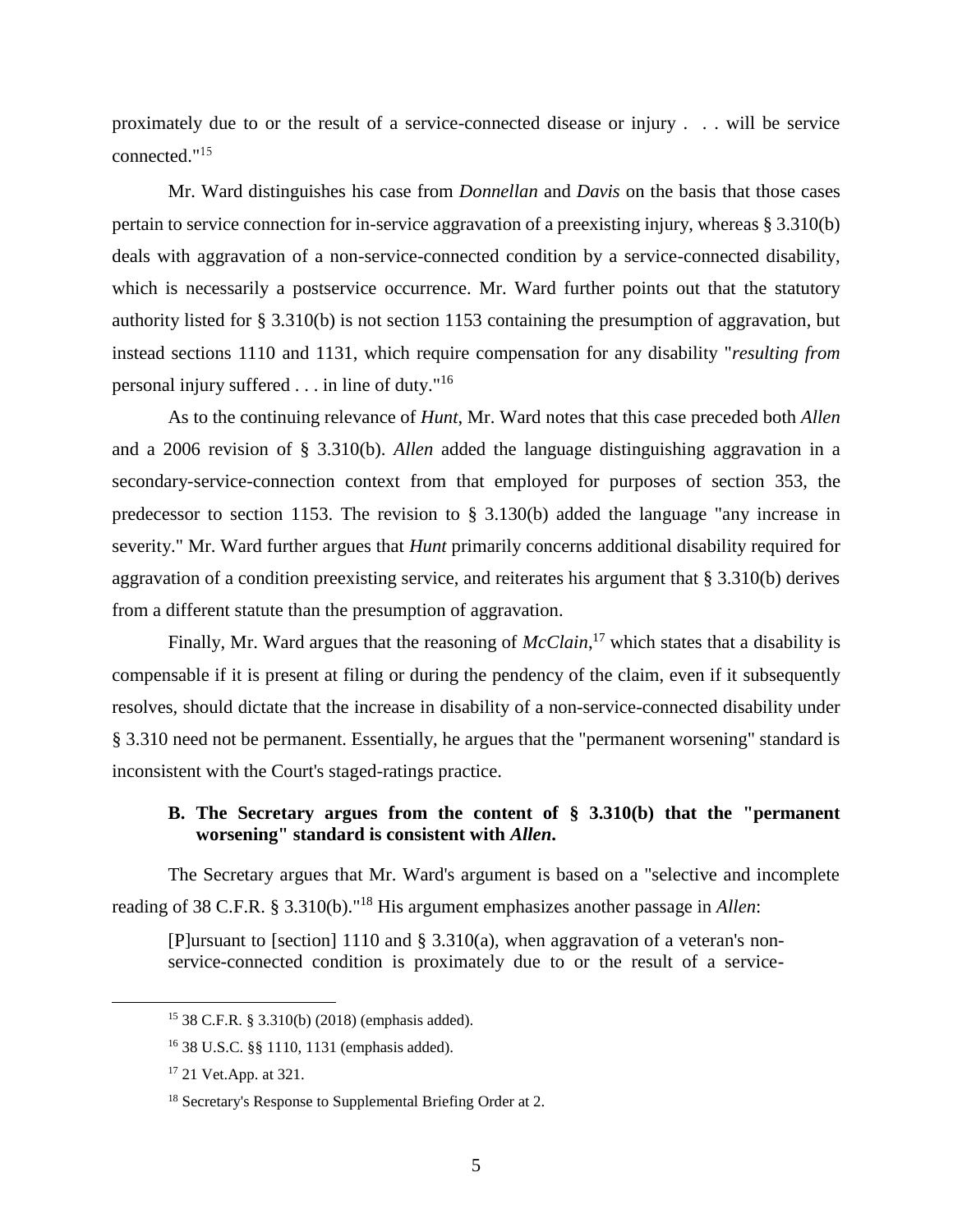connected condition, such veteran shall be compensated for the degree of disability (but only that degree) over and above the degree of disability existing prior to the aggravation. [19] *Cf.* 38 C.F.R. § 3.322 (1994) (in compensating for aggravation of a preservice disability by active service, it "is necessary to deduct from the present evaluation the degree, if ascertainable, of the disability existing at the time of entrance into active service, in terms of the rating schedule ... " $\mathcal{L}^{[20]}$ 

At oral argument, the Secretary conceded that the term "permanent worsening" appears neither in section 1110 nor in the implementing regulation, § 3.310. He nevertheless argued that the "permanent worsening" standard inheres in the requirement that only the incremental increase in disability due to the service-connected condition is compensable. He asserts that any increase in disability must be measurable to compare it with the baseline severity of the non-serviceconnected condition. At oral argument, the Secretary defined "permanence" as "measurability."<sup>21</sup>

The Secretary further argues that the reasoning of *Donnellan* and *Davis* applies equally well to the secondary-service-connection context. The Secretary quotes *Davis*, to the effect that "[a] corollary to the Secretary's usage is that an increase in disability must consist of worsening of the enduring disability and not merely a temporary flare-up of symptoms associated with the condition causing the disability."<sup>22</sup> The Secretary asserts that, like section 1153 and § 3.306, § 3.310(b) allows compensation only for the incremental disability above an established baseline, concluding that the increased disability must be measurable, and therefore permanent. He also advocates that the term "aggravation" should be consistently construed throughout all sections of the veterans benefits statute.

The Secretary also takes the position that *Hunt* remains good law. He essentially argues that *Allen* stipulates that compensation may be paid only for the incremental increase in disability of the non-service-connected condition, and asserts that this requirement implies an enduring, as opposed to temporary, increase in disability.

<sup>&</sup>lt;sup>19</sup> The Secretary's regulation requires "medical evidence created before the onset of aggravation or by the earliest medical evidence created at any time between the onset of aggravation and the receipt of medical evidence establishing the current level of severity of the nonservice-connected disease or injury." 38 C.F.R. § 3.310(b). The Secretary's briefing makes it clear that he assigns the burden of production of such evidence, as well as evidence pertaining to the natural progress of the non-service-connected condition, to the veteran. The panel takes no position on the validity of these regulatory requirements or the Secretary's assignment of the burden of proof.

<sup>20</sup> *Allen*, 7 Vet.App. at 448.

<sup>21</sup> Oral Argument at 34:36, *Ward v. Wilkie*, U.S. Vet. App. No. 16-2157 (consolidated with *Neal v. Wilkie*) (oral argument held Feb. 1, 2019), http://www.uscourts.cavc.gov/oral\_arguments\_audio.php.

<sup>22</sup> *Davis*, 276 F.3d at 1344.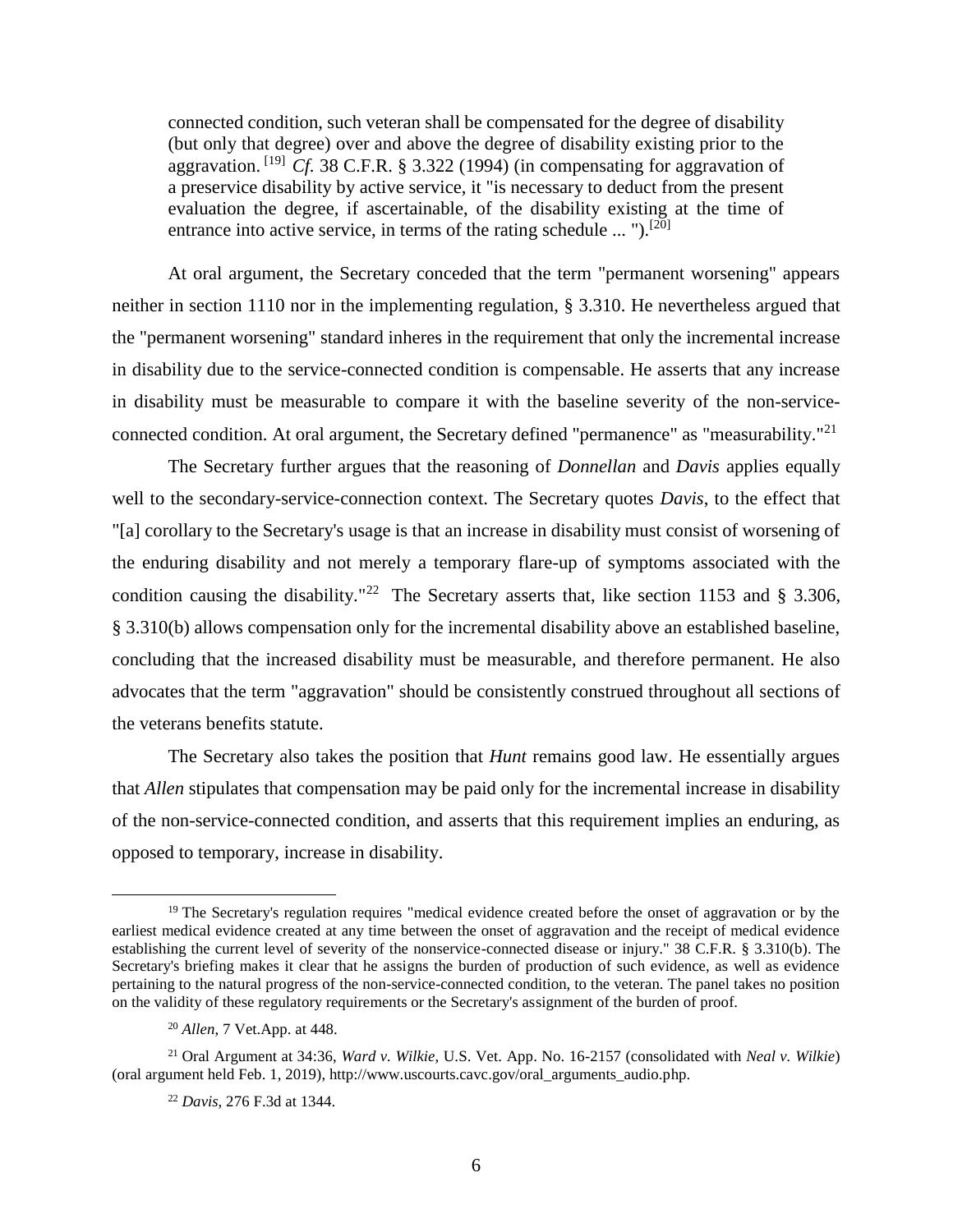#### **III. ANALYSIS**

## **A. Cases construing "aggravation" with respect to section 1153 have no relevance in the secondary-service-connection context.**

The Secretary argues that the Court should construe the term "aggravation" in the same manner as it was construed in cases involving different provisions of Chapter 11 of the veterans statute (sections 101(24), 1153), invoking the consistent-usage canon. The flaw in this reasoning is that the term "aggravation" is not contained in the portions of 38 U.S.C. §§ 1110 and 1131, from which secondary service connection derives.

As *Allen* makes clear, secondary service connection derives, not from section 1153, but from sections 1110 and 1131,<sup>23</sup> which read, in relevant part:

For *disability resulting from* personal injury suffered or disease contracted in line of duty, or for aggravation of a preexisting injury suffered or disease contracted in the line of duty . . . the United States will pay to any veteran thus disabled and who was discharged or released under conditions other than dishonorable from the period of service in which said injury or disease was incurred, or preexisting injury or disease was aggravated, compensation as provided in this subchapter.<sup>[24]</sup>

The only references to "aggravation" in these statutes pertain to a preexisting injury that is aggravated in service under the presumption of aggravation, section 1153. Thus, the statutory phrase to be construed with respect to secondary service connection of non-service-connected conditions is not "aggravated" or "aggravation," but "disability resulting from [service-connected conditions]."

Though the *Allen* Court might have avoided confusion by employing another term, it was careful to define a category of "aggravation" that differs from that pertaining to section 1153. The Court stated that it was defining a more general meaning encompassing "*any increase in disability*." <sup>25</sup> The Court was clearly construing the statutory phrase "disability resulting from," and concluded that this phrase encompassed "any additional impairment in earning capacity resulting from an already service-connected condition." <sup>26</sup> This concept is incorporated into the

<sup>23</sup> *See Allen*, 7 Vet.App. at 446.

<sup>24</sup> 38 U.S.C. §§ 1110, 1131 (emphasis added).

<sup>25</sup> *See supra* note 12 and accompanying text.

<sup>26</sup> *See Allen*, 7 Vet.App. at 448.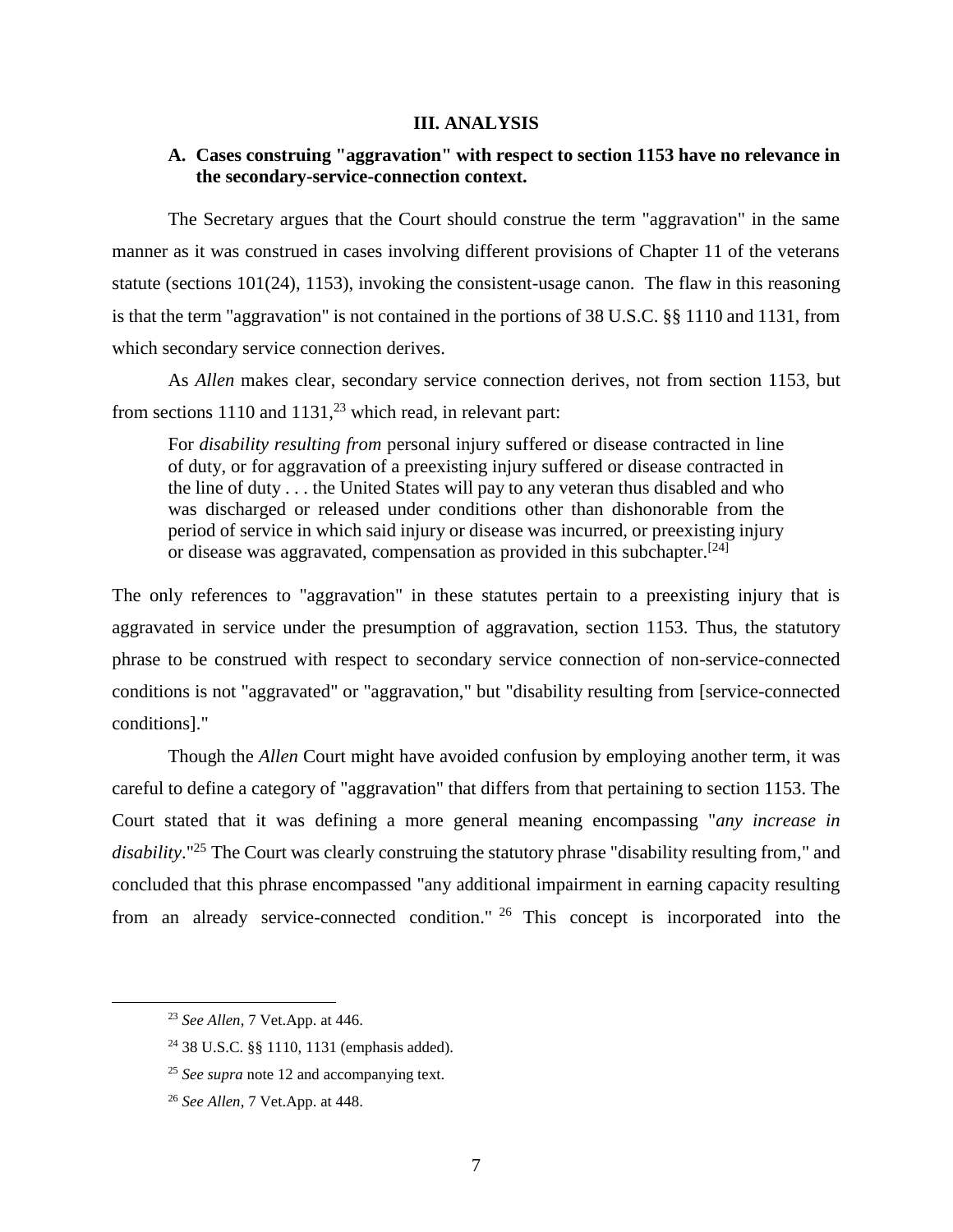implementing regulation, § 3.310(b), which provides that "[a]ny increase in severity" of a nonservice-connected injury or disease will be compensated.<sup>27</sup>

Though it is settled that "aggravation" for purposes of the presumption of aggravation (section 1153) requires a permanent increase in severity,  $^{28}$  it does not follow that permanent worsening is a requirement for secondary service connection of a non-service-connected injury or disease under sections 1110 and 1131. The *Allen* Court decided that compensation was due for any incremental increase in disability—any additional impairment of earning capacity—in nonservice-connected disabilities resulting from service-connected conditions, above the degree of disability existing before the increase—regardless of its permanence. Thus, the Secretary's reliance on cases construing section 1153 is misplaced.

# **B. Providing compensation for only the incremental disability attributable to the service-connected condition does not require that the increase in disability must be permanent.**

Here, the Secretary concedes that the phrase "permanent worsening" appears neither in the governing statutes, sections 1110 and 1131, nor in § 3.310, the implementing regulation. As discussed above, sections 1110 and 1131 focus primarily on disability resulting from in-service injuries or diseases, and only secondarily on aggravation of a preexisting injury, which in turn, is governed by section 1153.

The Secretary nevertheless defends his importation of the "permanent worsening" standard into the secondary-service-connection analysis by pointing to language in *Allen* that compensation is "for the degree of disability (but only that degree) over and above the degree of disability existing prior to the aggravation." <sup>29</sup> He reasons that any incremental increase in disability must be measurable, and to be measurable, the incremental disability must be permanent.

<sup>27</sup> *See* 38 C.F.R. § 3.310(b).

<sup>28</sup> Unlike sections 1110 and 1131, section 1153 includes the concept of aggravation: A preexisting injury or disease will be considered to have been *aggravated* by active military, naval, or air service, where there is an increase in disability during such service, unless there is a specific finding that the increase in disability is due to the natural progress of the disease.

 <sup>38</sup> U.S.C. § 1153 (emphasis added).

<sup>29</sup> *Allen*, 7 Vet.App. at 448.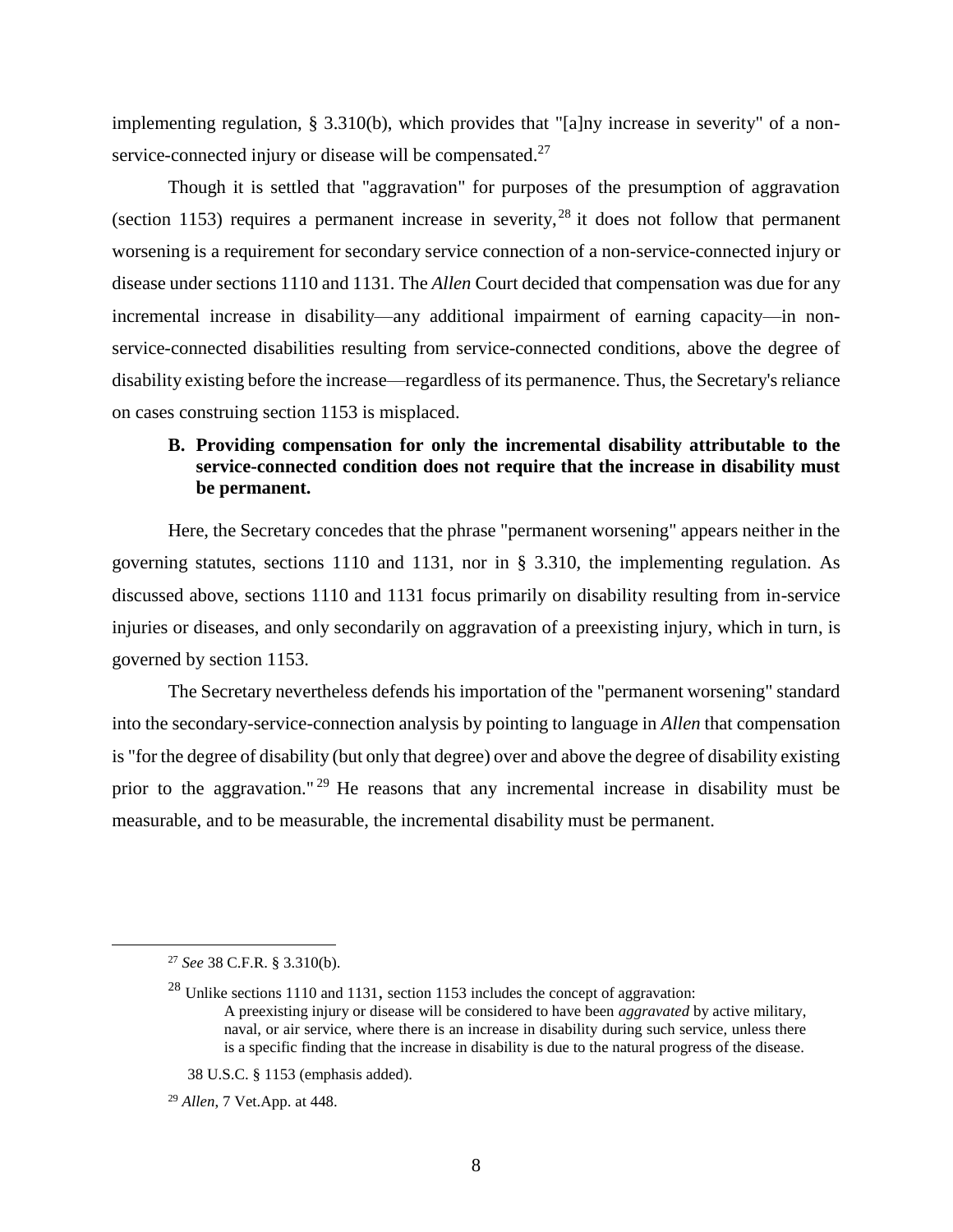The Court notes that the Secretary's regulation, § 3.310, is not an interpretation of a statute; it is based on the Secretary's perception of what this Court required in *Allen* and *Tobin*. <sup>30</sup> Thus, the regulation is not entitled to *Chevron* deference.<sup>31</sup> Furthermore, because the "permanent worsening" standard admittedly has no basis in the express language of the regulation, the Secretary's interpretation of his regulation to that effect is not entitled to *Auer* deference.<sup>32</sup>

The Secretary may not add restrictions to a regulation where they do not exist, "because, in doing so, the Board imposes a greater burden on a claimant than the law does."<sup>33</sup> Thus, the Court must examine the Secretary's argument that the "permanent worsening" standard logically proceeds from a plain reading of the requirements of *Allen*.

As discussed above, *Allen* interpreted the governing statutes to provide that "*any*" increase in disability of a non-service-connected condition is compensable. Conditions may wax and wane in severity, but nevertheless be medically ascertainable as an incremental increase in disability, and hence compensable. *Allen* also defined "disability" as "the impairment of earning capacity due to disease, injury, or defect."<sup>34</sup>

Medically determined increases in disability need not be "permanent," in the ordinary sense of being discernible at all times. Particularly in musculoskeletal disabilities, such as those involved in this consolidated appeal, it is well settled that an examiner must evaluate whether additional disability arises during flareups. <sup>35</sup> Moreover, as illustrated by *McClain*, an incremental increase in disability may be medically determined before the abatement of that disability if it was present sometime during the adjudication of a claim.

The Court concludes that the "permanent worsening" standard has no application in cases involving an incremental increase in disability of a non-service-connected condition proximately

<sup>30</sup> *See generally* 71 Fed. Reg. 52,744 et seq. (Sept. 7, 2006).

<sup>31</sup> *See Chevron U.S.A., Inc. v. Nat. Res. Def. Council*, 467 U.S. 837 (1984).

<sup>32</sup> *See Auer v. Robbins*, 519 U.S. 452 (1997).

<sup>33</sup> *English v. Wilke*, 30 Vet.App. 347, 353 (2018); *see also* Ortiz*-Valles v. McDonald*, 28 Vet.App. 65, 71 (2016).

<sup>34</sup> *Allen*, 7 Vet.App. at 448.

<sup>35</sup> *See Sharp v. Shulkin*, 29 Vet.App. 26, 34 (2017); *Mitchell v. Shinseki*, 25 Vet.App. 32, 44 (2011); *DeLuca v. Brown*, 8 Vet.App. 202 (1995).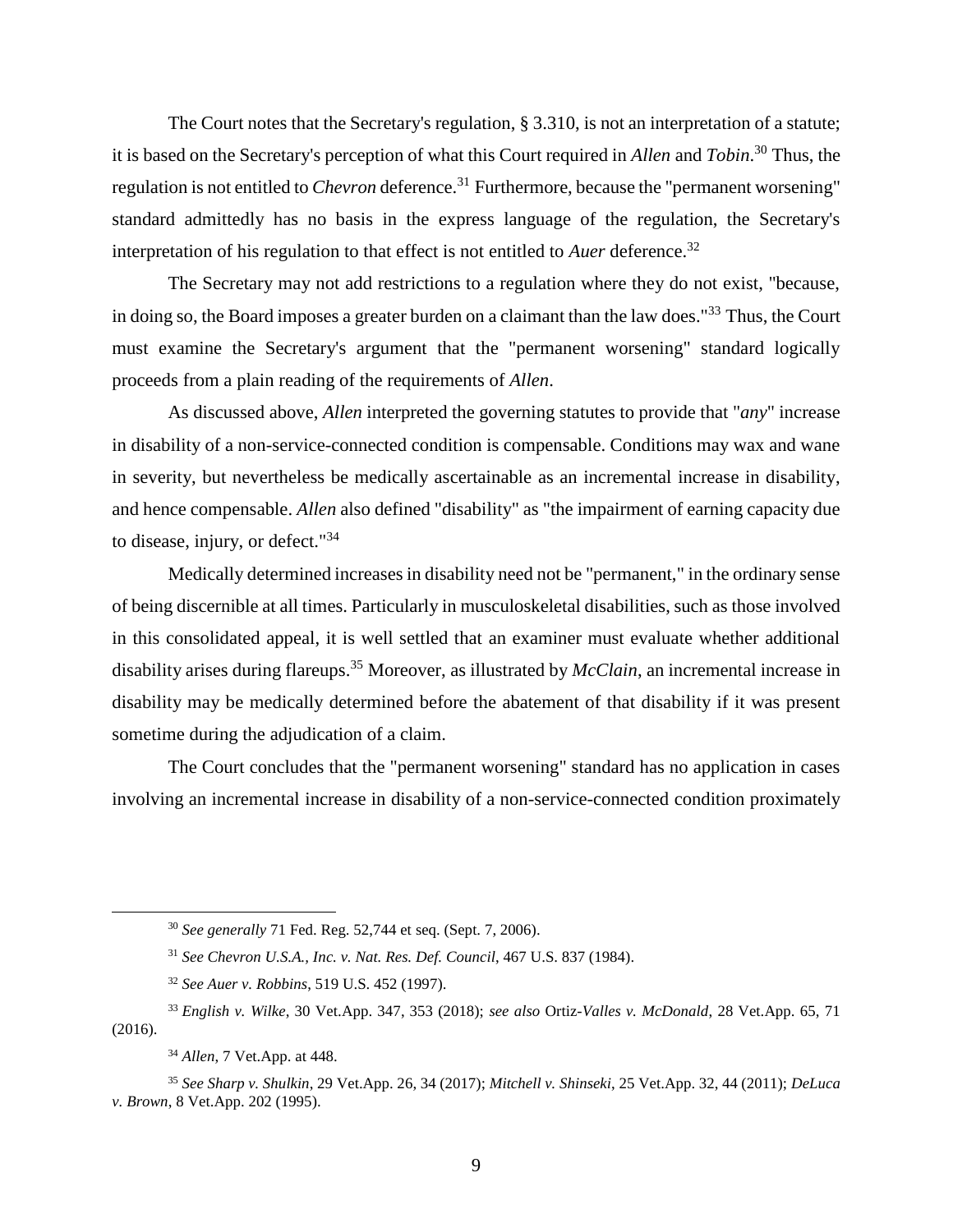due to or the result of a service-connected disease or injury. It is worth noting that the Secretary has admitted as much in several nonprecedential cases.<sup>36</sup>

Furthermore, to the extent that the Secretary employs the word "measurable" in its primary meaning, requiring a numerically quantifiable assessment, that requirement is also not present in the governing statutes or in the implementing regulation. There are other ways of ascertaining the incremental increase in disability that do not require numerical quantification. The disability ratings schedule is replete with conditions that are not evaluated by any numerical measurement.<sup>37</sup>

Cases before this Court have required medical determinations for ascertaining the incremental increase in disability that may not be subject to numerical quantification, but must be evaluated by a qualified medical professional based on the totality of symptoms. In *El-Amin v. Shinseki*, <sup>38</sup> the Court remanded the case for a determination of whether and to what degree the veteran's service-connected PTSD may have "aggravated" his alcoholism. *Allen* itself remanded for VA to determine whether a service-connected right knee arthritis increased the veteran's disability of arthritis in his left knee and hip. In *Tobin v. Derwinski*,<sup>39</sup> discussed in the *Allen* case,<sup>40</sup> the Court remanded a claim for left knee arthritis, in part for the Board to consider whether that disability was increased by the veteran's service-connected cavus condition of the left foot.

On remand from *Allen* and *Tobin*, the medical determination of incremental disability might well have involved incremental disability due to flareups. If an examination is not conducted during a flareup, to ascertain the incremental increase in disability, the examiner must estimate the additional functional loss from the described symptoms of the flareup.<sup>41</sup> Further, the incremental disability resulting from flareups or repetitive motion should be expressed, *if possible*, in additional loss of range of motion. If the additional disability cannot be quantified, however, it is nevertheless compensable. The Secretary suggests no reason that such flare-ups should be treated differently

<sup>36</sup>*Bohmer v. Shulkin*, U.S Vet. App. No. 17-0191 (Joint Motion for Partial Remand Nov. 1, 2017); *Schindel v. Shulkin*, U.S. Vet. App. No. 16-4201 (Joint Motion for Remand Oct. 24, 2017); *Mickelson v. Shinseki*, No. 16-1300, 2017 WL 3224670 (Vet. App. July 31, 2017) (mem. dec.).

<sup>37</sup> *See, e.g.,* 38 C.F.R. § 4.124a, Diagnostic Codes 8510-8513 (incomplete paralysis in peripheral nerve injuries evaluated according to whether it is subjectively "mild," "moderate," or "severe"); *see also* 38 C.F.R. § 4.130 (2018) (mental disabilities rated according to collective symptoms involving no numerical assessments).

<sup>38</sup> 26 Vet.App. 136 (2013).

<sup>39</sup> 2 Vet.App. 34 (1991).

<sup>40</sup> *Allen*, 7 Vet.App. at 443-44.

<sup>41</sup> *Sharp*, 29 Vet.App. at 34.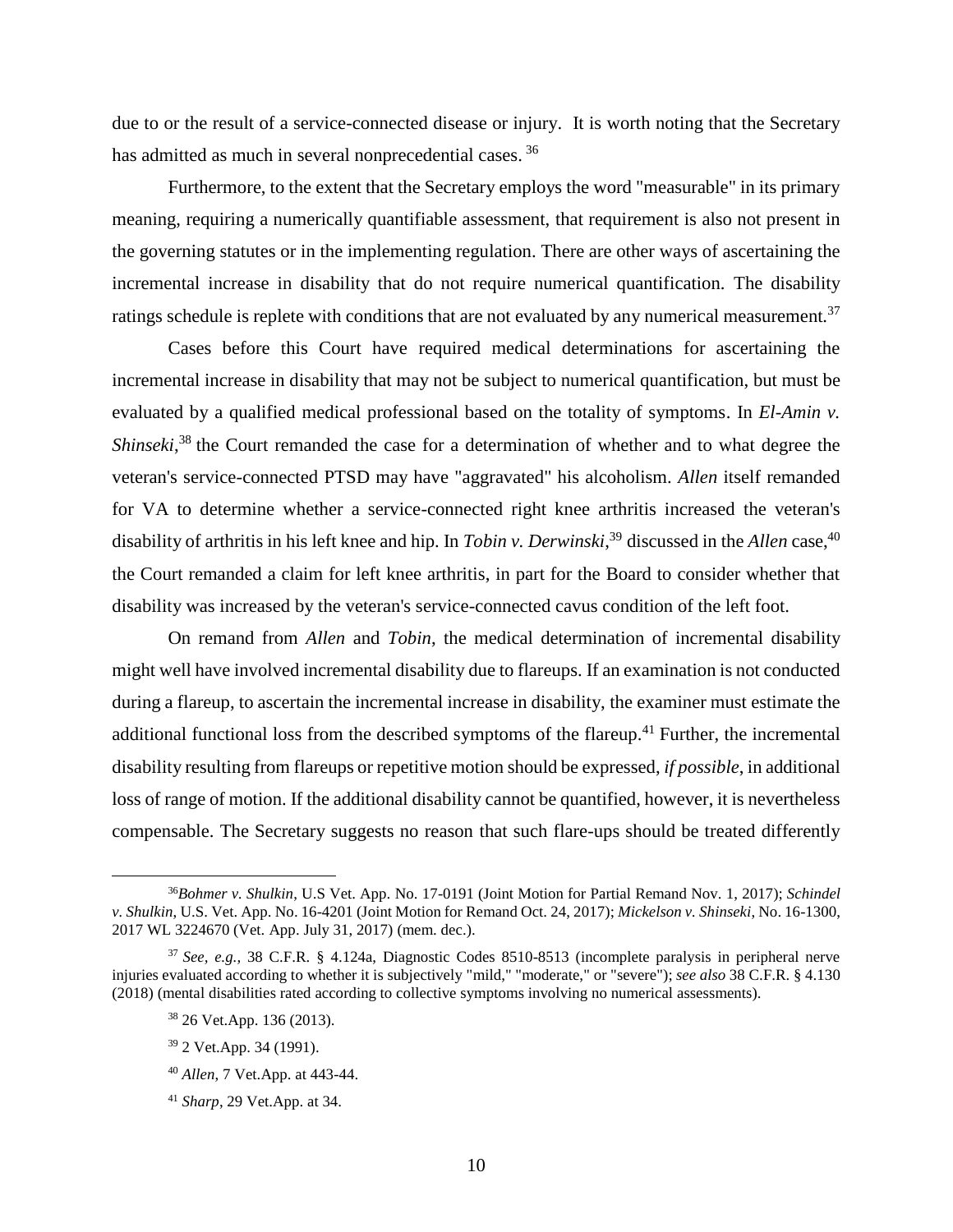when they are caused by a service-connected disease or injury after service, as opposed to an injury or disease incurred in service.

Finally, the U.S. Court of Appeals for the Federal Circuit has recently held that pain alone can constitute a compensable disability, at least in musculoskeletal claims.<sup>42</sup> So, incremental pain might constitute an increase in disability of a non-service-connected condition, and by its very nature, pain cannot be objectively measured.

The Court does not regard *Hunt* as binding authority on the permanent-worsening issue. *Hunt* involved a Board denial of service connection for aggravation of a preexisting knee condition under 38 U.S.C. § 353 (the predecessor to section 1153). The Court stated that the legal issue in the case was whether the Board had properly applied the definition of "aggravation" in section 353 (the presumption of aggravation) and its implementing regulation 38 C.F.R. § 3.306. The Court's pronouncement that "[t]hese provisions [section 353 and § 3.306] define 'aggravation in service' for purposes of awarding compensation under 38 U.S.C.  $\S$  310 (1988) [sic]<sup> $43$ </sup> is plainly dicta. To the extent that the *Hunt* Court may have intended a binding interpretation of § 3.310, as it existed at that time, that interpretation was effectively overruled by the en banc *Allen* decision, which set forth a different definition.

For reasons discussed above, the Court rejects the Secretary's contention that the "permanent worsening" standard inheres in either the language of *Allen* or in the Secretary's regulation. The Court will therefore set aside the Board decisions of appellants Ward and Neal, and remand the secondary-service-connection claims in those cases for readjudication under the appropriate legal standard.

However, the Court will deny the motion for class certification. In denying the class certification motion at this time, the Court expects the VA to take steps to immediately implement this precedential decision throughout the VA system and apply it to all cases pending before VA where the appropriate legal standard for assessing the incremental increase in disability of a nonservice connected disability resulting from a service connected disability is relevant.

<sup>42</sup> *Saunders v. Wilkie*, 886 F.3d 1356 (2018).

<sup>43</sup> *Hunt*, 1 Vet.App. at 296. Mr. Ward notes that there was no section 310 in the statute until 1991, and that provision relates to chief information officers. It is assumed that the Court's intended reference was to § 3.310. That provision, however, does not discuss "aggravation in service."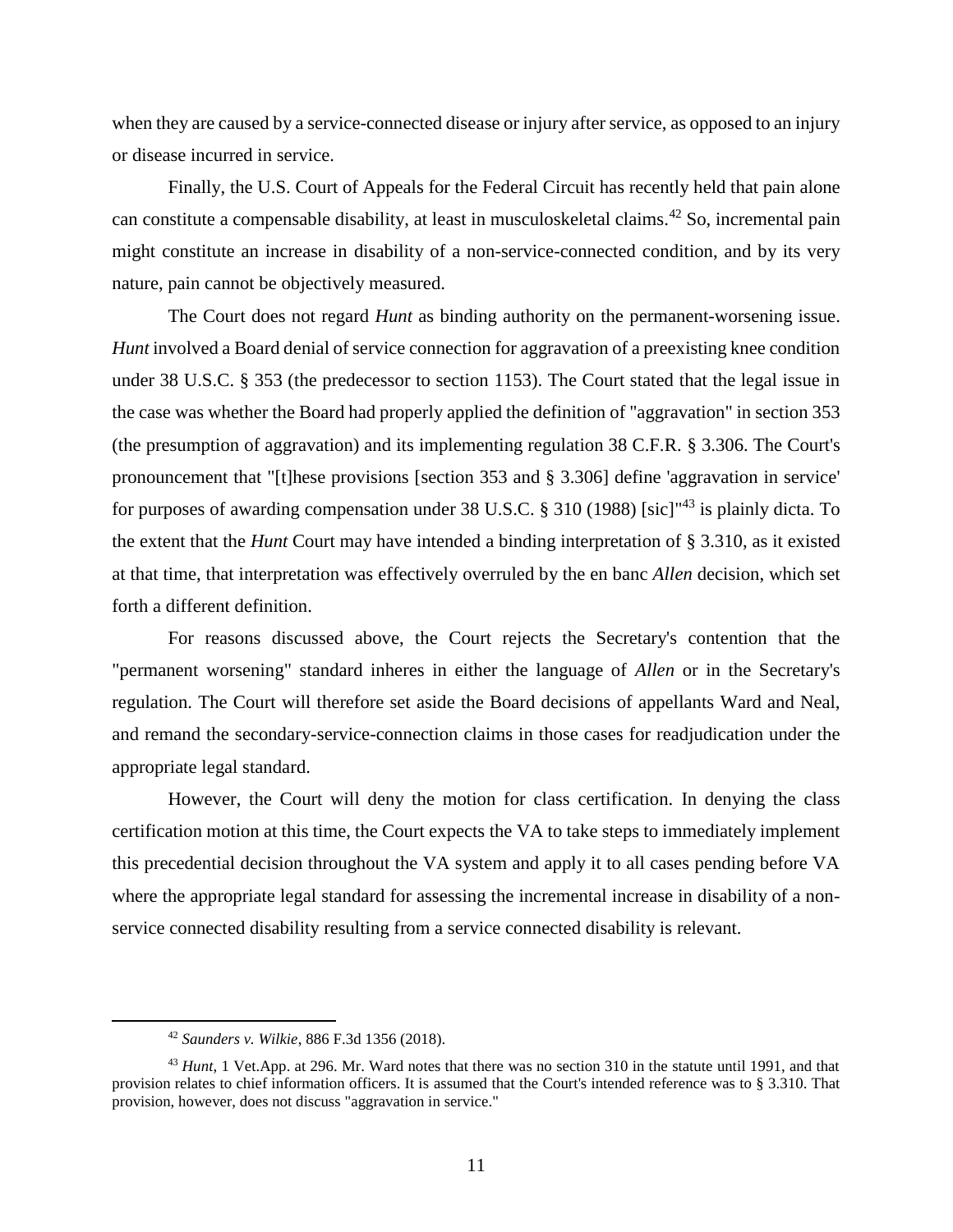### **IV. CONCLUSION**

On consideration of the foregoing, the April 12, 2016, Board decision in the appeal of Larry M. Ward, and the March 15, 2017, Board decision in the appeal of Gabriel S. Neal, are SET ASIDE and Mr. Ward's and Mr. Neal's secondary-service-connection claims are REMANDED for readjudication consistent with this decision. The motion for class certification is denied.

GREENBERG, *Judge*, concurring in part and dissenting in part: While I concur on the merits of the decision with my esteemed colleagues with regard to the veterans here, I could not agree to leave the countless thousands of veterans in this class to the fate of a Secretary and Department as arbitrary and capricious as these. Congress created this Court decades ago to correct and vitiate unjust actions and policies within our specific jurisdiction. We were wrong to deny class action certification power for 30 years and we are still wrong in refusing to exercise it here. I would have certified the class now. "This petition raises important questions about how the Government carries out its obligations to our veterans." *Mathis v. Shulkin*, 137 S. Ct. 1994, 1994 (2017) (Sotomayor, J., dissenting). The issue of systemic VA delay "is of much significance to many today and, respectfully, it is worthy of this Court's attention." *Id.* at 1995 (Gorsuch, J., dissenting). Congress intended a prompt decision in all matters either by a single Judge or in panels of no fewer than three Judges. This Court has a special obligation to a class of litigants especially favored by Congress. We should decide all matters when ready and never decline to do so because similar or even identical issues are pending elsewhere. The parties have their remedies provided by our procedures, Congress, the Federal Circuit, and the Supreme Court. We have been given broad direction to "use class actions to promote efficiency, consistency, and fairness in its decisions" through our authority to issue writs. *Monk v. Shulkin*, 855 F.3d 1312, 1321 (Fed. Cir. 2017) (Reyna, J.). I have long held the view that we had class, aggregate, or group certification powers. *See Monk v. Wilkie*, 30 Vet.App. 167, 200 (Aug. 23, 2018) (Greenberg, J., dissenting)*.* There is no need to wait any longer to certify the class in this case as waiting merely delays the implementation of the Court's holding to a broader class of veterans and goes against the principles the Court is encouraged to promote and protect.

While I concur here, I agree with Justice Brennan, that "[d]issent for its own sake has no value . . . . However, where significant and deeply held disagreement exists, members of the Court have a responsibility to articulate it. . . Unanimity is not in and of itself a judicial virtue. . . .